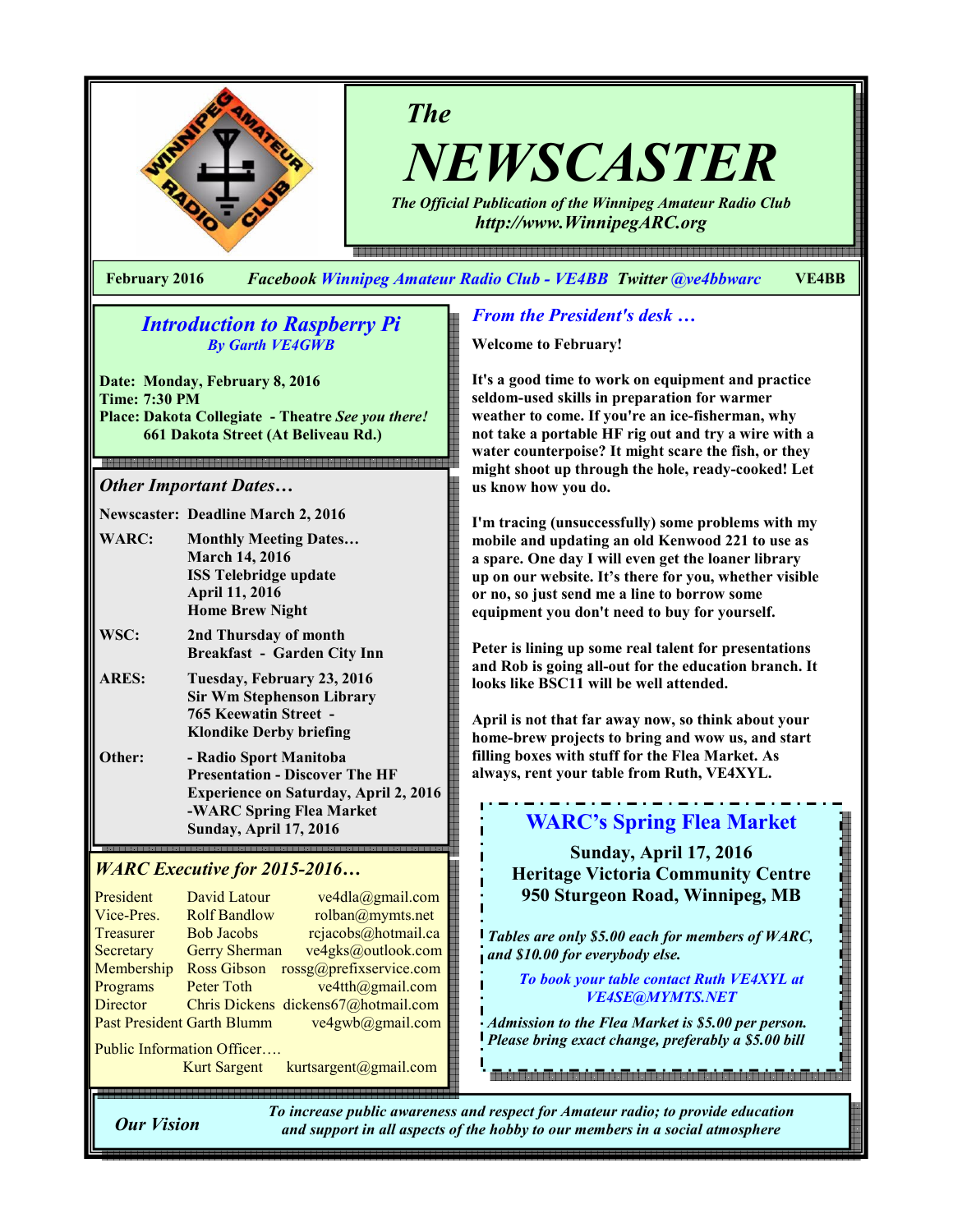### 2 WARC Meeting Minutes... missing

Editor's note:

No Minutes have been submitted for publishing for November & December of 2015 and now January & February 2016. After sending out Newscaster Deadline reminders the answer I get is this.. "Absolutely no-one wants to take minutes. Not a soul. Nada. zip"

The Minutes of both the General Meetings and the Executive Meetings are the club's record of activities. Many times these historical documents are referenced regarding votes, appointments and financial maters etc.

According to the Winnipeg Amateur Radio Club By-Laws the first order of business at General Meeting is the reading of the previous months Minutes and the reading is substituted by publishing the Minutes in this newsletter to benefit members who cannot attend the meetings. The second order of business is "Business arising from the Minutes".

This club runs on volunteers and we are now just 4 months away from the Election of Officers for the 2016-2017 year. To in a way quote John F. Kennedy "Ask not what your club can do for you. Ask what you can do for your club". Perhaps your skills can fill this blank spot in your club newsletter.



# BSC 11 Almost Full By David VE4DAR

Chief Instructor Rob Striemer advises, "Don't delay! Register now for Basic Short Course 11." That's because 19 students have already registered and space is limited. BSC 11 begins Saturday, February 20 at Shaftesbury High School in Charleswood.

Another reason to act now is to get started on the precourse assignments: memorizing the phonetic alphabet, Canadian call sign prefixes, and the Q-codes. The course runs only four Saturdays with the final exam on March 19.

# WARC's Basic Short Course 11

Runs … 5 Saturdays - February 20, 27, March 5, 12 and 19, 2016 from 9am to 4pm

Now Accepting On-Line Registrations !

For your family, friends or co-workers who are interested in joining the hobby of Amateur Radio pass on the web link below...

http://winnipegarc.org/basic\_course.html

# D-Star's "D-Tip" Of The Month By, Garth VE4GWB

Running DPRS in DV-A mode, use your TX Message field to tell people where to find you.

Set your SSID to -5 and symbol to whatever you like. If running APRS separately all together you can still use the message field.

An example would be "ve4gwb-5 @ aprs.fi". On a side note, it is best to set the GPS to PTT and not beacon.

## Newbie Net Underway By David VE4DAR

I'm told that seven session of the Newbie Net have been held so far. The Newbie Net is intended to give students and relatively new hams a chance to practice their on-air skills. We try to include some news and information not covered in the Basic Course. Visitors to Winnipeg are invited to participate as well.

The net is held Saturday mornings at 1000 hours on the VE4WPG repeater as authorized by the Manitoba Repeater Society. Currently, David VE4DAR is the net control operator. However, other operators have been recruited. Also, a net control operator's course has been planned for students at Shaftesbury High School in February. Rob, Adrian and I dream of youth running their own net, which links several school clubs in the Winnipeg area.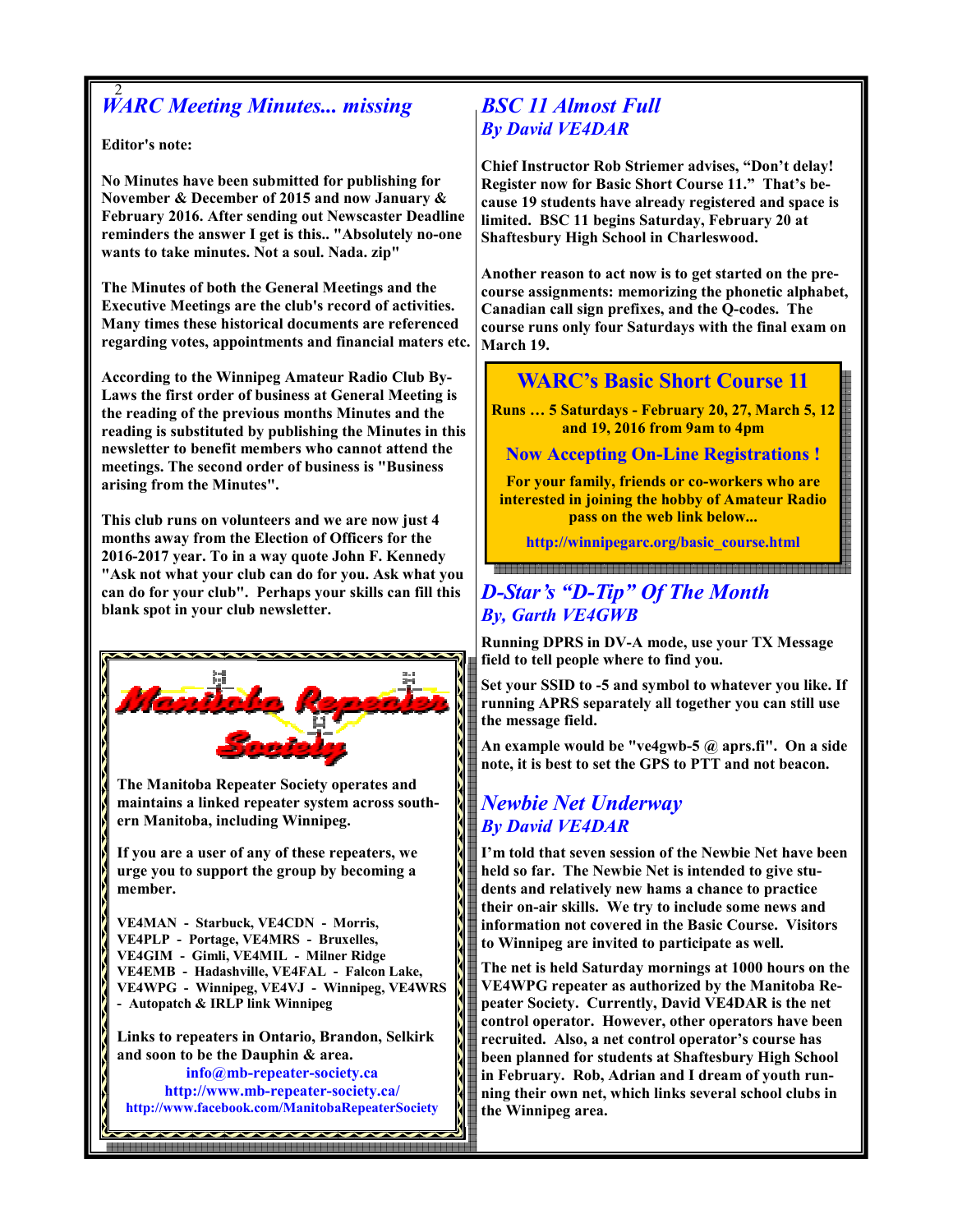$\frac{3}{3}$  Creating a Vision for a Resilient Future Emergency Management in Manitoba 2020 and Beyond By Jeff Dovyak VE4MBQ

Thanks to the support of Winnipeg ARES and RAC Field Services I took a vacation day and was able to attend the seminar co-organized by Manitoba EMO and the Association of Manitoba Municipalities. There were approximately two hundred attendees including many Emergency Management professionals, elected officials, academics and students from the Applied Disaster Management Program at Brandon University. There were two main presentations with panel discussions following each presentation. Climate researcher Dr Danny Blair from the University of Winnipeg presented in the morning, his 41 MB presentation, Coping with the New Normal can be found at

http://dannyblair.uwinnipeg.ca/presentations/blairemo-14jan2016-final.pdf

while Wilf Falk Chief Manitoba Statistician's presentation Manitoba Communities' Demographic Future: The Way Ahead is available from VE4MBQ as a PDF.



Professor Danny Blair's Presentation Photo Credit Ian Boughton VE4ILB

Amateur Radio was well represented at the seminar, attendees included:

#### From Manitoba EMO

 Don Mackinnon VE4DJ - Director of Planning Ian Boughton VE4ILB - Planning Officer Nicki Albus VE4MMW - Training Manager Natalie Hasell VE4NAT - Warning Preparedness Meteorologist Environment Canada Jim Townsend VE4CY - Municipal Emergency Coordinator RMs of Rockwood, Woodlands, Armstrong and Town of Teulon Bob Poirier VE4RCA - Principal Q Collaborations Inc. Jeff Dovyak VE4MBQ - EC Winnipeg ARES, A/SEC Manitoba ARES.



VE4NAT, VE4MBQ, Jason Shaw WFPS, VE4CY, VE4DJ Photo Credit Ian Boughton VE4ILB

Bottom line message from the day was that Climate Change is here, it is already happening and there is no more "normal".

# Discover The Magic Of The HF Experience

Radio Sport Manitoba is planning one-day program of presentations on HF radio and the various fun aspects of operating..

Saturday, April 2, 2016

Further details will be posted in the March issue.

### Winnipeg ARES Jeff Dovyak VE4MBQ ve4mbq@rac.ca

Our January meeting featured a thought-provoking presentation by Jack Peters VA4PNO regarding Requesting Emergency Medical Assistance by Radio along with a very effective simulation.

Thanks to the support of Winnipeg ARES Inc. and RAC Field Services I took a vacation day 14 JAN to travel to Portage la Prairie to attend the conjoint Manitoba EMO/Association of Manitoba Municipalities conference, Creating a Vision for a Resilient Future, Emergency Management in Manitoba 2020 and Beyond- if there is space my report will be printed separately in the newsletter.

The next Winnipeg ARES General Meeting is TUE 23 FEB 1900h at Sir Wm Stephenson Library 765 Keewatin Street [NB: that is the week AFTER our normal meeting schedule]. Bob Poole VE4MAQ is scheduled to deliver a briefing for Klondike Derby volunteers and Glen NapadyVE4GWN is scheduled to present on personal equipment for Klondike Derby.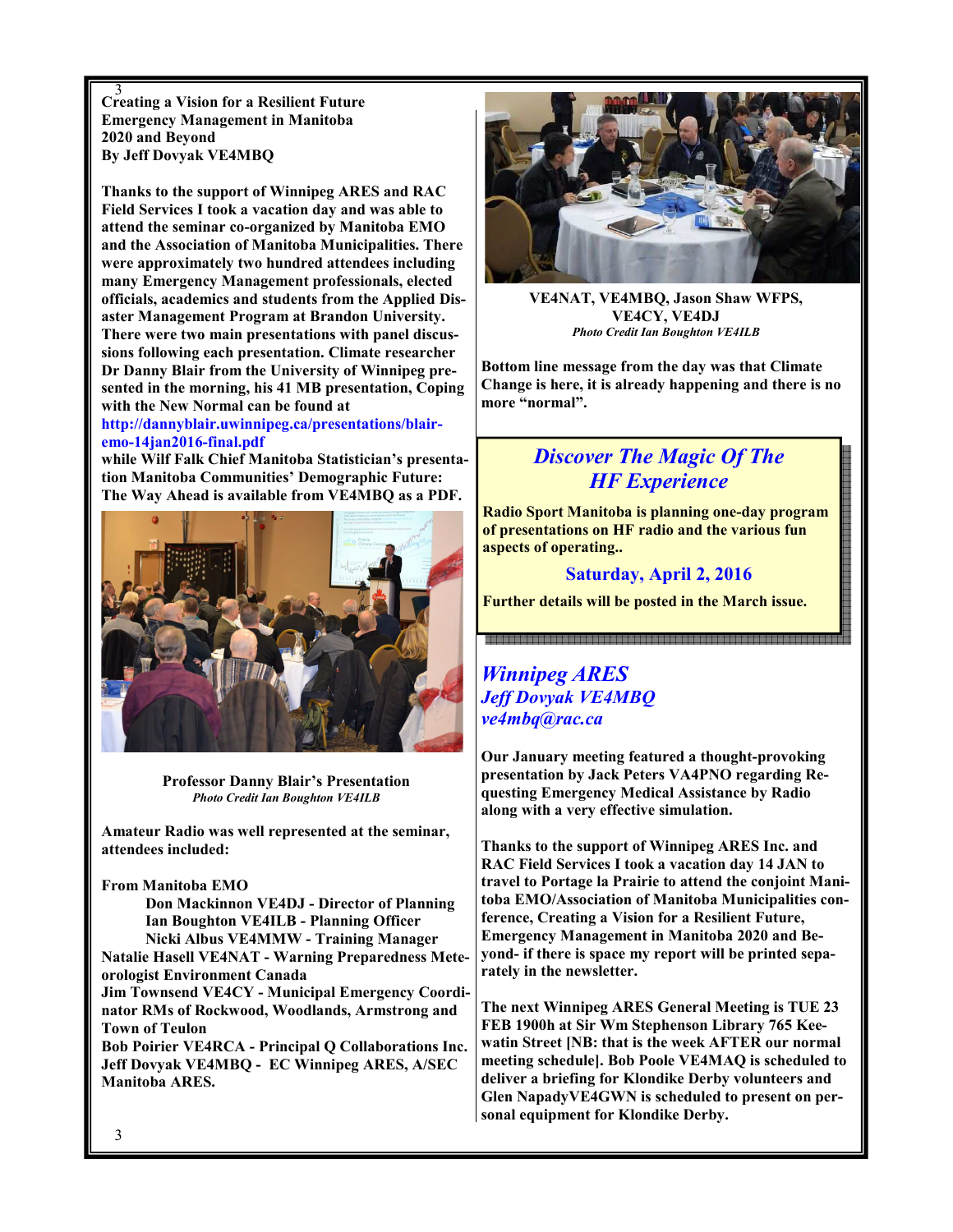| 4                                                                                                                            | RSGB 80m Club Championship, CW                                                                                         |
|------------------------------------------------------------------------------------------------------------------------------|------------------------------------------------------------------------------------------------------------------------|
| <b>Contest Calendar</b>                                                                                                      | 2000Z-2130Z, Feb 18                                                                                                    |
| <b>Extracted From</b>                                                                                                        | <b>NCCC RTTY Sprint</b><br>0145Z-0215Z, Feb 19                                                                         |
| http://www.hornucopia.com/contestcal/                                                                                        | <b>QRP Fox Hunt</b><br>0200Z-0330Z, Feb 19                                                                             |
|                                                                                                                              | <b>NCCC Sprint Ladder</b><br>0230Z-0300Z, Feb 19                                                                       |
| <b>For February</b>                                                                                                          | <b>ARRL Inter. DX Contest, CW</b><br>0000Z, Feb 20                                                                     |
| <b>NRAU 10m Activity Contest</b><br>1800Z-1900Z, Feb 4 (CW)                                                                  | to 2400Z, Feb 21                                                                                                       |
| and 1900Z-2000Z, Feb 4 (SSB)                                                                                                 | <b>SARL Youth Day Sprint</b><br>0800Z-1000Z, Feb 20<br><b>Russian PSK WW Contest</b><br>1200Z, Feb 20 to 1159Z, Feb 21 |
| and 2000Z-2100Z, Feb 4 (FM)                                                                                                  | <b>Feld Hell Sprint</b><br>2000Z-2159Z, Feb 20                                                                         |
| and 2100Z-2200Z, Feb 4 (Dig)                                                                                                 | <b>AWA Amplitude Modulation QSO Party</b>                                                                              |
| <b>NCCC RTTY Sprint</b><br>0145Z-0215Z, Feb 5                                                                                | 2300Z, Feb 20 to 2300Z, Feb 21                                                                                         |
| <b>QRP Fox Hunt</b><br>0200Z-0330Z, Feb 5                                                                                    | <b>CQC Winter QSO Sprint</b><br>0100Z-0259Z, Feb 22                                                                    |
| <b>NCCC Sprint Ladder</b><br>0230Z-0300Z, Feb 5                                                                              | <b>Run for the Bacon QRP Contest</b><br>0200Z-0400Z, Feb 22                                                            |
| <b>YLRL YL-OM Contest</b><br>1400Z, Feb 5 to 0200Z, Feb 7                                                                    | <b>SKCC Sprint</b><br>0000Z-0200Z, Feb 24                                                                              |
| <b>Vermont QSO Party</b><br>0000Z, Feb 6 to 2400Z, Feb 7                                                                     | <b>QRP Fox Hunt</b><br>0200Z-0330Z, Feb 24                                                                             |
| <b>Triathlon DX Contest</b><br>0000Z-0759Z, Feb 6 (CW)                                                                       | <b>Phone Fray</b><br>0230Z-0300Z, Feb 24                                                                               |
| and 0800Z-1559Z, Feb 6 (SSB)<br>and 1600Z-2359Z, Feb 6 (RTTY)                                                                | <b>CWops Mini-CWT Test</b><br>1300Z-1400Z, Feb 24                                                                      |
| 10-10 Int. Winter Contest, SSB 0001Z, Feb 6 to 2359Z, Feb 7                                                                  | and 1900Z-2000Z, Feb 24                                                                                                |
| <b>Black Sea Cup International</b><br>1200Z, Feb 6 to 1159Z, Feb 7                                                           | and 0300Z-0400Z, Feb 25                                                                                                |
| F9AA Cup, CW<br>1200Z, Feb 6 to 1200Z, Feb 7                                                                                 | <b>UKEICC 80m Contest</b><br>2000Z-2100Z, Feb 24<br><b>NCCC RTTY Sprint</b><br>0145Z-0215Z, Feb 26                     |
| <b>Minnesota QSO Party</b><br>1400Z-2400Z, Feb 6                                                                             | <b>QRP Fox Hunt</b><br>0200Z-0330Z, Feb 26                                                                             |
| <b>FYBO Winter QRP Sprint</b><br>1400Z-2400Z, Feb 6                                                                          | <b>NCCC Sprint Ladder</b><br>0230Z-0300Z, Feb 26                                                                       |
| <b>British Columbia QSO Party</b><br>1600Z, Feb 6 to 0400Z, Feb 7                                                            | <b>CQ 160-Meter Contest, SSB</b><br>2200Z, Feb 26                                                                      |
| <b>AGCW Straight Key Party</b><br>1600Z-1900Z, Feb 6                                                                         | to 2200Z, Feb 28                                                                                                       |
| <b>FISTS Winter Slow Speed Sprint</b><br>1700Z-2100Z, Feb 6                                                                  | <b>REF Contest, SSB</b><br>0600Z, Feb 27 to 1800Z, Feb 28                                                              |
| <b>Mexico RTTY International Contest</b><br>1800Z, Feb 6                                                                     | <b>UBA DX Contest, CW</b><br>1300Z, Feb 27 to 1300Z, Feb 28                                                            |
| to 1759Z, Feb 7                                                                                                              | <b>South Carolina QSO Party</b>                                                                                        |
| <b>North American Sprint, CW</b><br>0000Z-0400Z, Feb 7                                                                       | 1400Z, Feb 27 to 0059Z, Feb 28                                                                                         |
| ARRL School Club Roundup 1300Z, Feb 8 to 2359Z, Feb 12                                                                       | <b>North American QSO Party, RTTY</b>                                                                                  |
| <b>NAQCC CW Sprint</b><br>0130Z-0330Z, Feb 19                                                                                | 1800Z, Feb 27 to 0559Z, Feb 28                                                                                         |
| <b>QRP Fox Hunt</b><br>0200Z-0330Z, Feb 10                                                                                   | <b>High Speed Club CW Contest</b><br>0900Z-1100Z, Feb 28                                                               |
| <b>Phone Fray</b><br>0230Z-0300Z, Feb 10<br><b>CWops Mini-CWT Test</b><br>1300Z-1400Z, Feb 10                                | and 1500Z-1700Z, Feb 28                                                                                                |
| and 1900Z-2000Z, Feb 10                                                                                                      | $\mathbf{CW}$<br>0700Z-1100Z, Mar 6                                                                                    |
| and 0300Z-0400Z, Feb 11                                                                                                      | <b>DARC 10-Meter Digital Contest</b><br>1100Z-1700Z, Mar 6                                                             |
| RSGB 80m Club Championship, Data                                                                                             | <b>SARL Hamnet 40m Simulated Emerg Contest</b><br>1200Z-1400Z, Mar 6                                                   |
| 2000Z-2130Z, Feb 10                                                                                                          | RSGB 80m Club Championship, Data                                                                                       |
| <b>NCCC RTTY Sprint</b><br>0145Z-0215Z, Feb 12                                                                               | 2000Z-2130Z, Mar 7                                                                                                     |
| <b>QRP Fox Hunt</b><br>0200Z-0330Z, Feb 12                                                                                   | <b>ARS Spartan Sprint</b><br>0200Z-0400Z, Mar 8                                                                        |
| <b>NCCC Sprint Ladder</b><br>0230Z-0300Z, Feb 12                                                                             |                                                                                                                        |
| <b>CQ WW RTTY WPX Contest</b><br>0000Z, Feb 13                                                                               | <b>Manitoba Marathon</b>                                                                                               |
| to 2359Z, Feb 14                                                                                                             |                                                                                                                        |
| 1000Z, Feb 13 to 1000Z, Feb 14<br><b>SARL Field Day Contest</b>                                                              | <b>Jeff Dovyak VE4MBQ</b>                                                                                              |
| <b>Asia-Pacific Spring Sprint, CW</b><br>1100Z-1300Z, Feb 13<br><b>KCJ Topband Contest</b><br>1200Z, Feb 14 to 1200Z, Feb 15 | ve4mbq@rac.ca                                                                                                          |
| SKCC Weekend Sprintathon 1200Z, Feb 13 to 2400Z, Feb 14                                                                      |                                                                                                                        |
| <b>Dutch PACC Contest</b><br>1200Z, Feb 13 to 1200Z, Feb 14                                                                  | The 2016 Manitoba Marathon will be SUN 19 JUNE. If                                                                     |
| <b>OMISS QSO Party</b><br>1500Z, Feb 13 to 1500Z, Feb 14                                                                     | you are a new Amateur we will pair you up with some-                                                                   |
| New Hampshire QSO Party 1600Z, Feb 13 to 2200Z, Feb 14                                                                       | one who has done the event previously.                                                                                 |
| <b>FISTS Winter Unlimited Sprint</b><br>1700Z-2100Z, Feb 13                                                                  |                                                                                                                        |
| <b>RSGB 1st 1.8 MHz Contest</b><br>1900Z-2300Z, Feb 13                                                                       | The mandatory 2016 Amateur Radio Group Volunteer                                                                       |
| <b>PODXS 070 Club Valentine Sprint</b><br>0000Z-2359Z, Feb 14                                                                | Briefing is TUE 14 JUNE 1900h Norwood Community                                                                        |
| <b>Balkan HF Contest</b><br>1200Z-1800Z, Feb 14                                                                              | Club 87 Walmer (Map 17 C8 in the Sherlock map                                                                          |
| <b>Classic Exchange, Phone</b><br>1400Z, Feb 14 to 0800Z, Feb 15                                                             | Book), material distribution begins at 1815h                                                                           |
| and 1400Z, Feb 16 to 0800Z, Feb 17                                                                                           |                                                                                                                        |
| <b>QRP Fox Hunt</b><br>0200Z-0330Z, Feb 17                                                                                   | Please register on-line thru the terrific form that                                                                    |
| <b>Phone Fray</b><br>0230Z-0300Z, Feb 17                                                                                     | WARC Web-Master Mark VE4MAB has set up at:                                                                             |
| <b>CWops Mini-CWT Test</b><br>1300Z-1400Z, Feb 17<br>and 1900Z-2000Z, Feb 17                                                 |                                                                                                                        |
| and 0300Z-0400Z, Feb 18                                                                                                      | http://winnipegarc.org/marathon.html                                                                                   |
| <b>AGCW Semi-Automatic Key Evening</b>                                                                                       | We need a completed new registration form from each                                                                    |
| 1900Z-2030Z, Feb 17                                                                                                          | Amateur Radio volunteer every year regardless of what                                                                  |
|                                                                                                                              | Amateur organization they belong to.                                                                                   |
| 4                                                                                                                            |                                                                                                                        |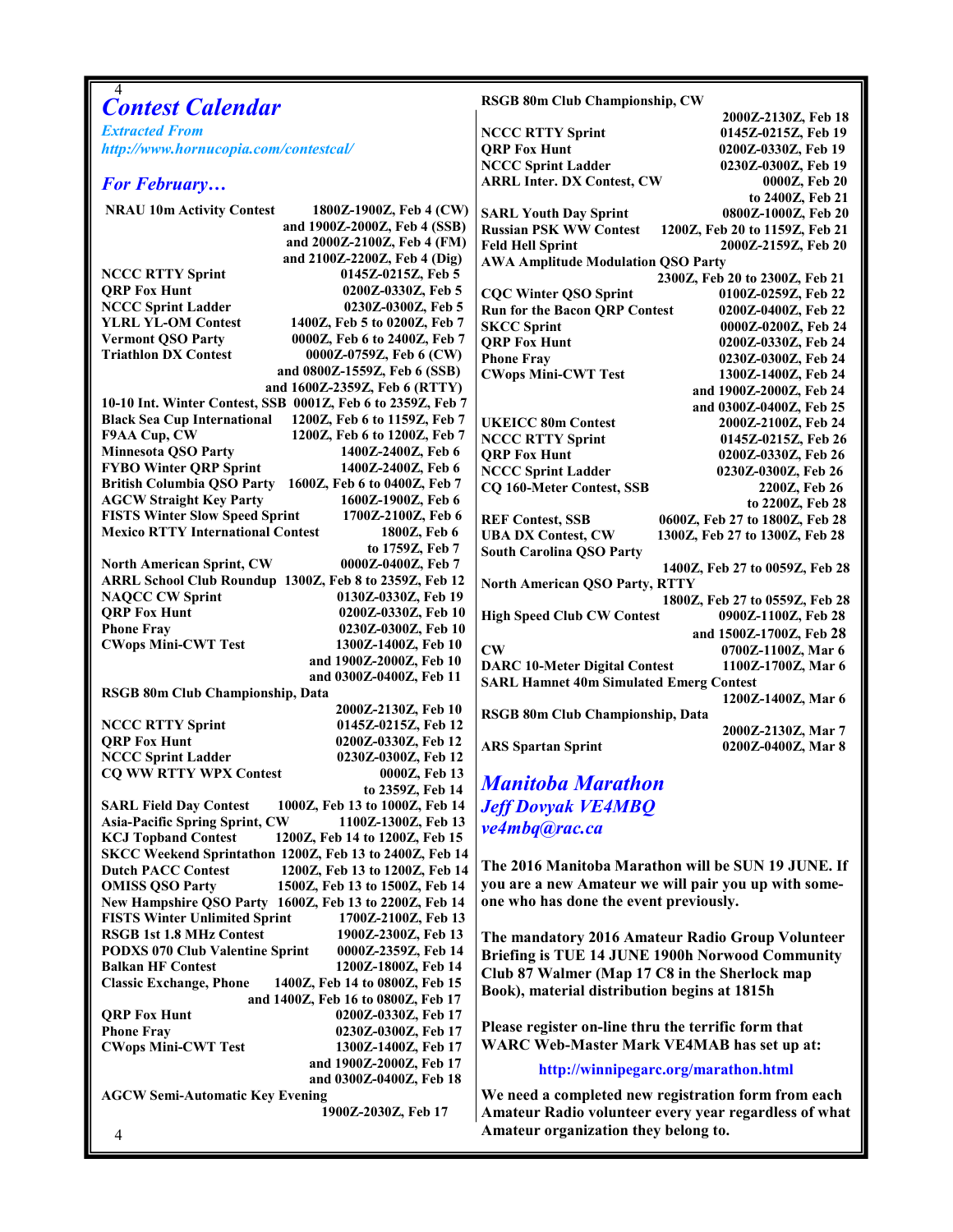# 5 Winnipeg Schools Amateur Radio Report Submitted by Rob Striemer VE4SHS

Shaftesbury Students Making Satellite Contacts Students have been taking advantage of the recent lunch hour availability of satellite AO-85, AMSAT's Fox-1A, to make QSO's with people around North America. AO-85 was launched last October from Vandenburg California. At this point, students have logged many satellite contacts. The team is really excited to send out their first round of QSL cards. After having observed a number of tracking sessions, many students are now excited to make their first satellite contacts.

Tara Towns (VE4TET), Shaftesbury Grade 11 Student

### RAC Grants and **WARC Basic Qualification Course**

Shaftesbury received grants from the Radio Amateurs of Canada (RAC) totaling \$2400 to complete Canada's only ARISS Telebridge station VE4ISS. The station is operated by qualified students under the overall supervision of adults. Thank you RAC! The grant will be used to purchase a directional antenna kit, a lightly used HF transceiver, and a computer and software. Shaftesbury High School will again host the Winnipeg Amateur Radio Club's Basic Qualification course from February 20 to March 19th. Several students and teachers from at least three Winnipeg high schools will be taking the course in addition to other Manitobans. Shaftesbury student Dylan Fijal (VA4DFJ) will be teaching the regulations section.

### Amateur Radio and High Altitude Balloon (HAB) Projects in Schools

The Global Space Balloon Challenge

( https://www.balloonchallenge.org/ ) this year runs from April 11 to May 9. Five Winnipeg High Schools participated last year in a mass launch from behind the high school in Morden Manitoba. The HABs are tracked using amateur radio APRS beacons. Fort Richmond Collegiate, Garden City Collegiate, St. James Collegiate and Maples Collegiate plan to launch their HABs with student experiments on Friday, April 29. May 6th is the backup date. Shaftesbury may not be participating this year.

5 and student hams at GCC should be able to get on the Garden City Collegiate & Maples Collegiate Reports The Garden City Collegiate (home of the Gophers) satellite tracking station should be up and running by the end of February. Alan Thoren (VE4YZ) and Rob Striemer have begun the clean-up and checks of the rig that has been unused since 2009. The only obvious problem noted so far is the azimuth rotor motor was unable to rotate the antennas. The problem may be the bearing. Work on the rotor will have to wait until spring. Staff

air very soon. By March, it's expected that Garden City students will be in daily radio contact with Shaftesbury students about 12 kilometers to the southwest. This will enhance the high altitude balloon and amateur radio projects at both schools. With the help of the Winnipeg amateur radio community, we hope to add simple VHF/UHF rigs at Maples and Fort Richmond Collegiate. The situation at St. James Collegiate looks promising as they have had roof top antennas in the recent past.



Teachers and students at Garden City Collegiate met with Alan Thoren (VE4YZ), former owner of the FT-736R, SWR meters, LVB Tracker, rotor

and five antennas.



The Gopher Space high altitude balloon team from Garden City Collegiate made a special presentation to the Seven Oaks School Division board of trustees recently. The Gopher Space presentation included a video which really impressed the trustees. The 5 minute video of last year's HAB flight can be viewed from the Gopher Space web site at

#### http://gopherspace.pbworks.com.

The board awarded the Garden City team \$2500 to fund their HAB projects and the offer was extended to "the Net Force" HAB team at Maples Collegiate. Garden City Collegiate is fully funding their student's tuition in WARC's basic qualification course starting in February.

### Fort Richmond Collegiate – FRC

The FRC team led by teacher Jennifer Piasecki (VE4JPI) received a \$1500 prize from Samsung Canada for their first round win in the "Solve for Tomorrow" Science, Technology, Engineering and Mathematics (STEM) education contest. The FRC team has advanced to the semi-final round of the competition. If they win in the final, all Canada round, their WiFi HAB project will be fully funded and then some. Info here: http://pages.samsung.com/ca/solvefortomorrow. Otherwise, student hams at FRC are using their hand held radios daily at school as they work on their HAB project. A stripped down router is to go up on a balloon in their wide area network experiment.